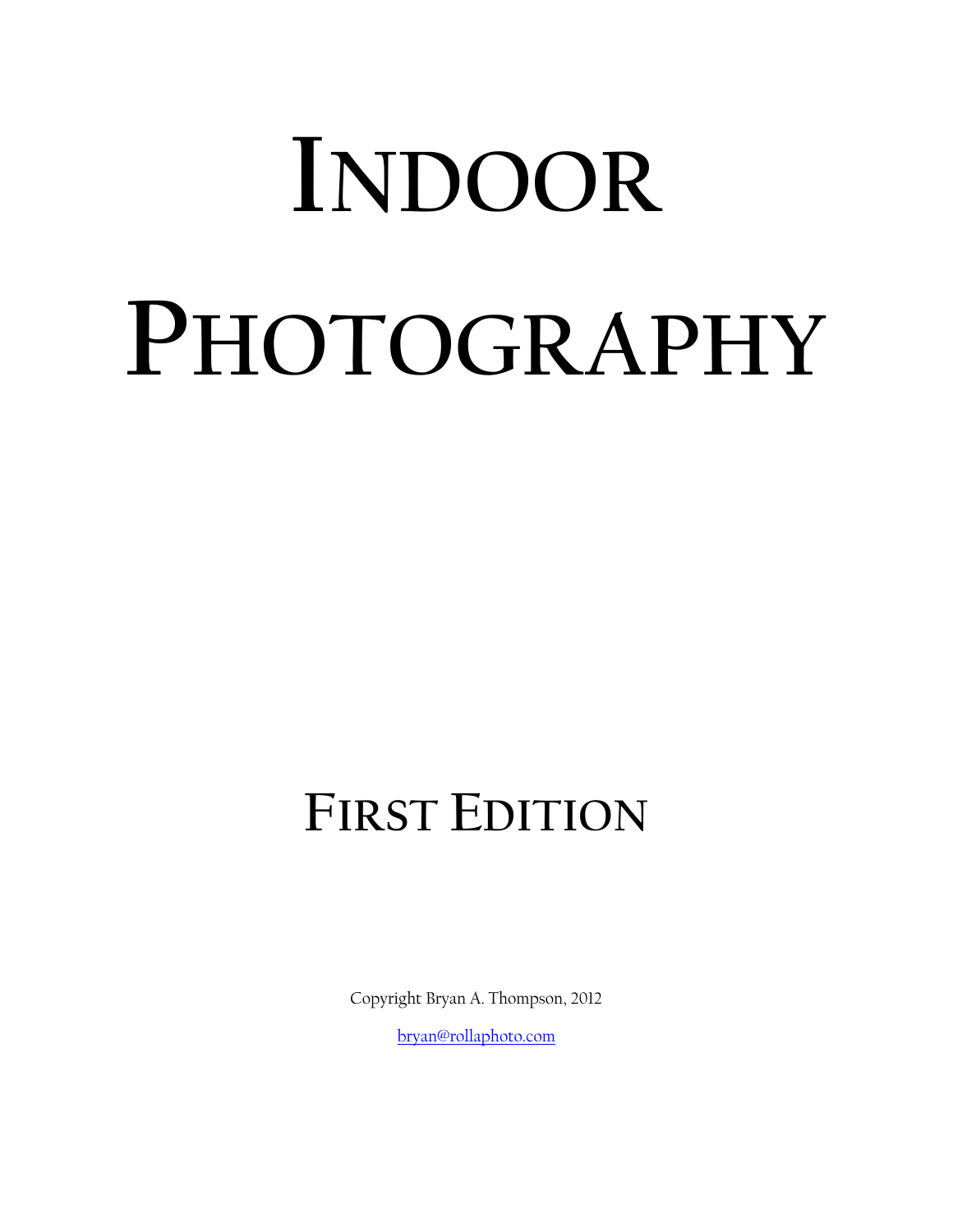## **Goals**

The goal of this doc is to help you create images of properly exposed subjects, free of movement and blur, while ensuring that backgrounds are not overly bright or overly dark.

# **Camera Settings**

### **0 – Mode**

Manual Mode (M) provides me a level of consistency and exposure control that just can't be matched by the automatic modes such as Av, Tv and Green Mode. The stated goal of the camera meter is to render both white wedding dresses and black tuxedos as 18% grey. The camera meter doesn't know what our subject is, or what it should look like, so it's frequently wrong. In particular, the automatic modes tend to choose shutter speeds which are lower than what we can handhold, or they'll choose apertures which have no depth-of-field.

### **1 - ISO**

Start with ISO 400. If you find that the lighting conditions result in unacceptably long shutter speeds, change to something higher. Modern cameras can usually produce usable images at ISOs of 3200, and the best cameras can be used with even higher ISOs.

### **2 - Aperture**

In an indoor situation, we usually want to select an aperture of  $f/8 - f/2.8$ . Using an aperture smaller than  $f/8$  is likely to result in shutter speeds that can't be hand-held. Use f/8 for a multi-row group, f/5.6 for general 1-2 person shots, and larger apertures in lower-light conditions.

### **3 - Shutter Speed**

The shutter speed controls the brightness of the *background*. In a normally-lit room, the shutter speed should be between 1/120sec and 1/40sec. If the shutter speed is shorter than this, select a lower ISO to reduce digital noise artifacts. If the shutter speed is longer than this, select a higher ISO.

To reduce blurred images, spend some time learning what shutter speeds you can comfortably hand-hold. Repeat this for each lens you intend to hand-hold indoors.

In a very dark room, such as a wedding reception, it is possible to use a much longer shutter speed to allow any available lighting to fill in the background. The light sources might be slightly blurred, but that's usually acceptable. The flash will stop any movement of the subject during the exposure. Again, this only works if there isn't any other significant source of light falling on the subject.

We can control the brightness of the subject with respect to the background, so we can choose to place emphasis on the subject by slightly underexposing the background / available light.

### **4 - Flash Exposure Compensation**

The Flash Exposure Compensation controls the brightness of the *subject*. Start with the exposure compensation at 0. If the subject is too bright, change the flash exposure compensation to a negative value (like -1). If the subject is too dark, change the flash exposure compensation to a positive value (like +1).

*Note*: This only works with a flash which is dedicated to your camera.